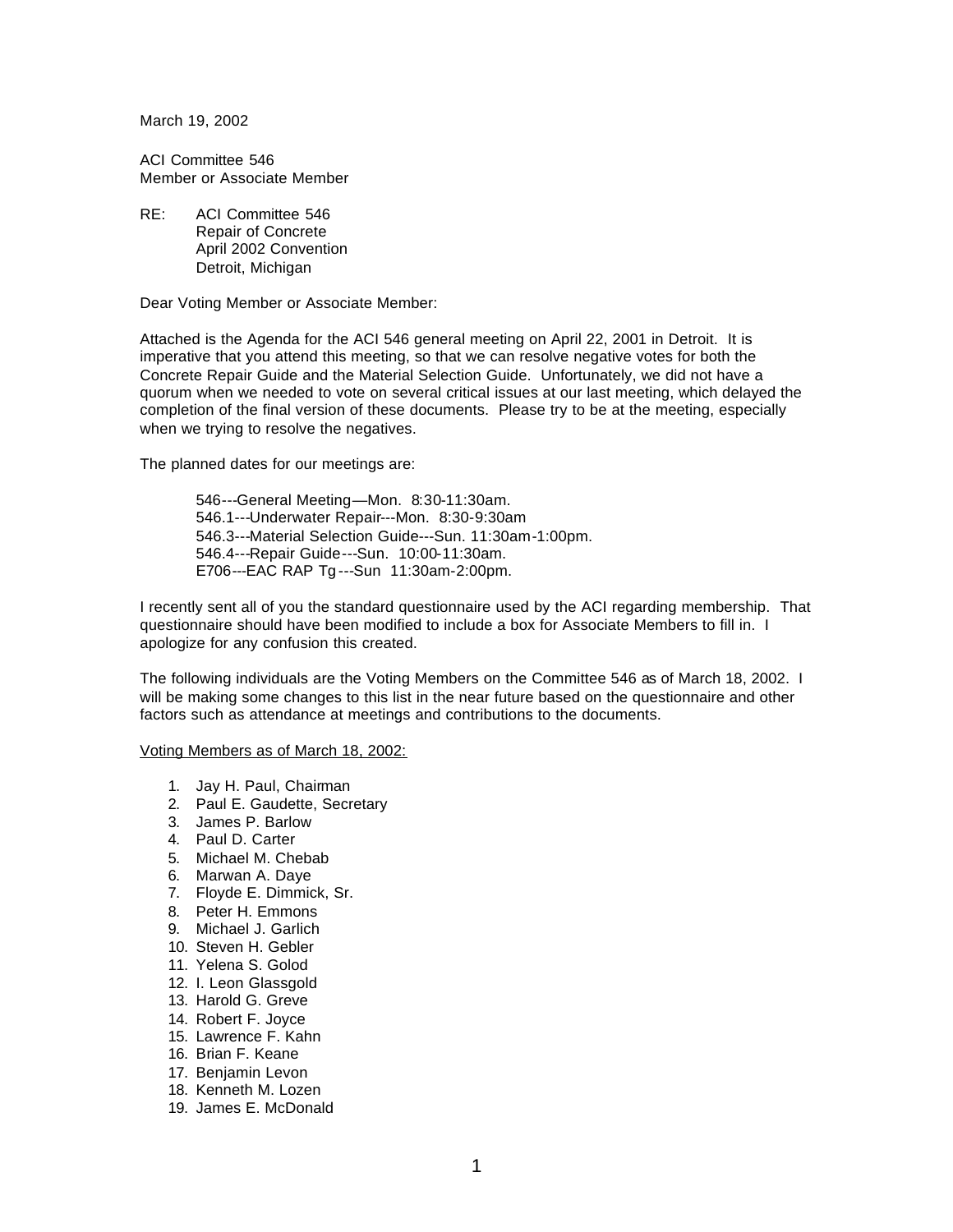- 20. Kevin A. Michols
- 21. Richard Montani
- 22. Myles A. Murray
- 23. Thomas J. Pasko, Jr.
- 24. Don T. Pyle
- 25. Richard C. Reed
- 26. Johan J. Silfwerbrand
- 27. W. Glenn Smoak
- 28. Joe Solomon
- 29. Michael M. Sprinkel
- 30. Ronald R. Stankie
- 31. George I. Taylor
- 32. Alexander M. Vaysburd
- 33. D. Gerald Walters
- 34. Patrick M. Watson
- 35. Mark V. Ziegler

I hope that this clarifies any misunderstandings. I look forward to seeing you in Detroit next month.

Very truly yours,

Jay H. Paul, Chairman ACI Committee 546

Phone—312-251-1902 Fax—847-634-3649 e-mail work—jpaul@kleinandhoffman.com e-mail home—jhpaul@attglobal.net

JHP/jp/General letter Spring 02/ACI 2000+